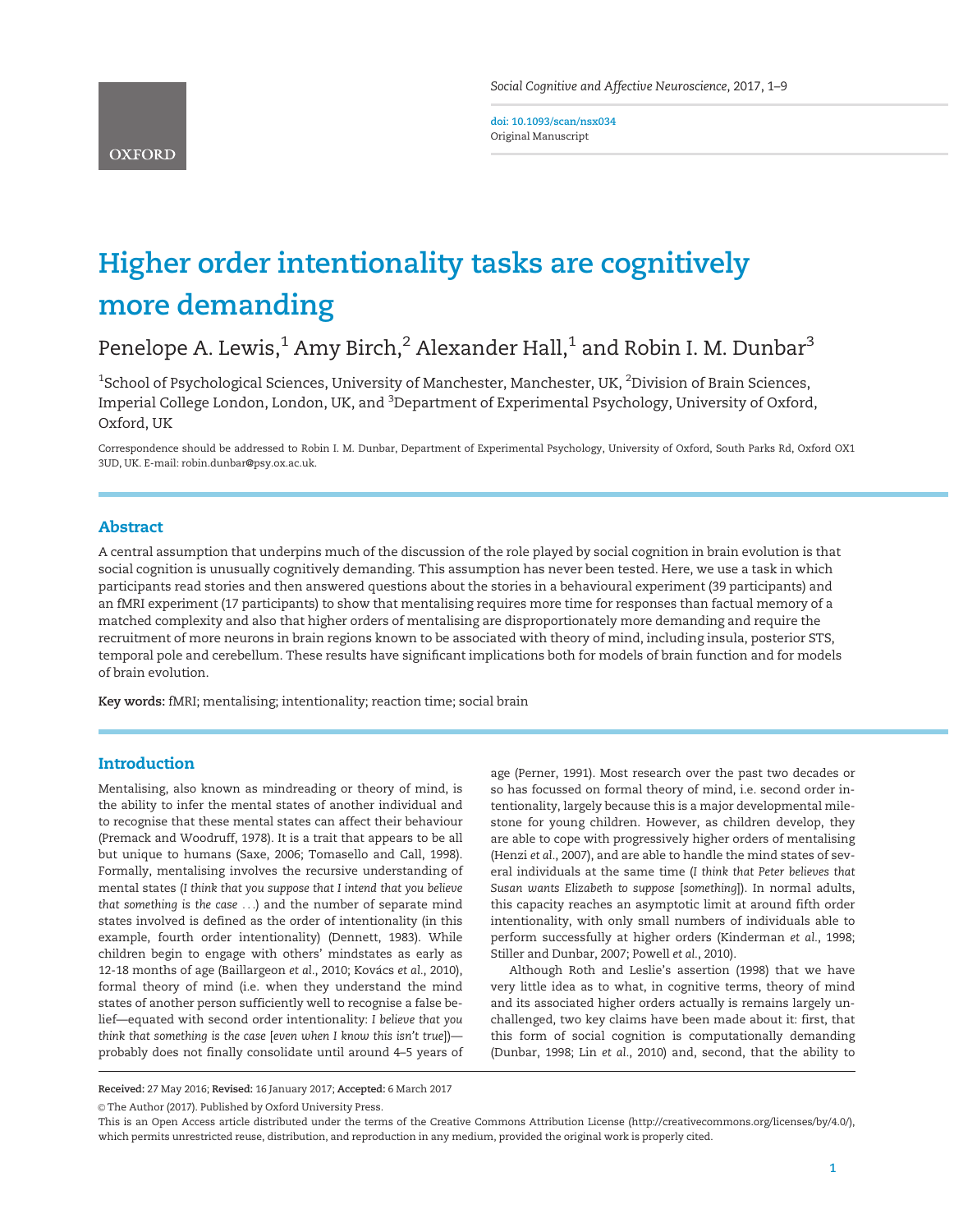engage in the higher orders of intentionality may be dependent on the capacity to recruit a more extended neural network [\(Barrett](#page-7-0) et al., 2003; [Dunbar, 2010\)](#page-7-0). Several studies have used reaction time paradigms to demonstrate that introspection is effortful ([Corallo](#page-7-0) et al., 2008). However, the question of whether mentalising is any more demanding than the more conventional concatenation of a set of facts remains unclear. While two recent studies (one using memory for friends' traits as a 'social working memory' task [\(Meyer](#page-7-0) et al., 2012), the other using eye gaze in an implicit false belief task: [Schneider](#page-8-0) et al., 2012) provide prima facie evidence for an effect of cognitive load, mentalising itself has yet to be examined.

Functional MRI has revealed a pattern of activation within certain regions of the brain that has been interpreted as a neural network for theory of mind reasoning. These include the temporo-parietal junction (TPJ), temporal pole (TP), and medial prefrontal cortex (mPFC) [20-24], as well as anterior cingulate cortex (ACC), superior temporal sulcus (STS), superior temporal gyrus (STG), precuneus/posterior cingulate cortex and amygdala [\(Gallagher](#page-7-0) et al., 2002; [Frith and Frith, 2003](#page-7-0); [Gallagher and Frith,](#page-7-0) [2003;](#page-7-0) Fukui et al.[, 2006](#page-7-0); [Kobayashi](#page-7-0) et al., 2006; [Vollm](#page-8-0) et al., 2006; [Saxe and Powell, 2006; van Overwalle, 2009](#page-8-0); [Carrington and](#page-7-0) [Bailey, 2009; Lewis](#page-7-0) et al., 2011). These studies do not, however, consider the pattern of activation as a function of the complexity (or level) of mentalising, but rather focus exclusively on theory of mind reasoning (i.e. second order intentionality).

Here, we first use a reaction time task to test the hypotheses (1) that mentalising (memory for mental states) is cognitively more demanding than simple memory for facts (with no mentalising component), and (2) that this difference is amplified at higher orders of task difficulty. We then use functional MRI (fMRI) to show that this involves a parallel increase in neural activation as the intentionality order of the task increases. In both studies, the factual tasks function as the baseline for determining the added effect due to mentalising. Both mentalising and factual tasks require short term memory for their successful completion, and the question we ask is whether or not adding a mentalising component to factual tasks increases the cognitive work that has to be done to answer them correctly.

## Materials and methods

To examine the impact of increasingly complex mentalising on both response times and neural activity, we used a vignetteplus-questions study design ([Stiller and Dunbar, 2007](#page-8-0); [Lewis](#page-7-0) et al.[, 2011\)](#page-7-0) in which subjects read a short story describing a social event and then answer a series of true/false questions at varying levels of intentionality, with control questions which required equivalent factual memory processing but contained no mentalising component. In both experiments, subjects read a series of short stories about different social situations that involved two or more individuals (for example, a man taking his wife out to dinner for their anniversary). The characters within the stories have different points of view about their fellow characters and the situation. The stories also contain facts about the social situation and the characters themselves. The stories presented were those used by [Lewis](#page-7-0) et al. (2011), with a sixth newly written for Experiment 1. All of the stories were approximately 200 words long (mean length =  $197 \pm 12.6$  se words). After reading each story, participants were presented with a series of statements relating to it, each of which could be true or false. Ten of these statements involved mentalising (two each at intentionality levels 2–6) and 10 were purely factual (with content and length matched, as well as the number of factual

propositions involved) (with level 1 in each case representing the subject's own state of mind: the subject believes that ... .). Mentalising questions did not differ significantly from factual questions in the number of words or propositions they contained (on average, mentalising and factual questions differed by no more than 0.5 words at any given level: t-tests, all levels NS). A sample story with questions is given in the Supplementary Data.

Stimuli were presented using Cogent v.2000 run through Matlab 6.5 software platform. Subjects were instructed to answer each question using a keyboard (with keys for 'true', 'false' and 'don't know') as soon as possible after the question was presented, and that the next question would not be presented until they had done so. The 'don't know' response option was included in order to minimise the incidence of guessing in the other options, thus ensuring a cleaner sample of trials for fMRI analysis. The timings of stimuli presentation were the same for all subjects, but the speed with which successive questions were asked depended on how fast individual subjects responded.

In line with institutional requirements in force at the time of the experiments, participants were volunteers and were not provided with any financial or other compensation.

### Experiment 1

Thirty-nine subjects (19 females; mean age 35.5 years, range 18–60) read six stories presented visually, with the text broken down into a series of 4–5 screens which participants viewed sequentially. All participants were healthy with no history of neurological or psychiatric disorders. After viewing each story, participants were presented sequentially with 20 True/False statements in random order. Reaction times and response accuracy were recorded. Only reaction times to correct responses are analysed.

#### Experiment 2

For the fMRI experiment itself, 17 subjects (mean age  $22 \pm 2.9$ years, 9 females) were presented with five of the stories seen by subjects in Experiment 1, following the design in [Figure 1.](#page-2-0) All participants were healthy and right handed with no history of neurological or psychiatric disorders. Although participants were located within the MRI scanner throughout this experiment, scans were only collected while they answered the True/ False questions. Note that for this experiment only questions at levels 2–4 are used so as to ensure that the task is well within the competences of normal adults who have an average competence at fifth order. Visual stimuli were presented on a projector screen viewed through a mirror attached to the head coil above the participant's head. The text of each story was broken into 4–5 separate screens, as in Experiment 1. Participants also heard each story being read through MRI compatible headphones while viewing the text ( $\sim$ 1 min per story). After presentation of each story, subjects viewed 20 True/False statements relating to that story randomly intermixed with five null events (which comprised fixation alone, and were included to provide a baseline for the fMRI). Each statement was shown for a random duration between 7 and 11 seconds (based on the reaction time data from the pilot experiment, see ESM section B). After each statement, 'T F DK' [true, false, don't know] was displayed on the screen for 1.5 s as a cue to respond with the appropriate finger. The order from left to right of these cues was randomised with respect to the questions. There was a gap of 2-5s (mean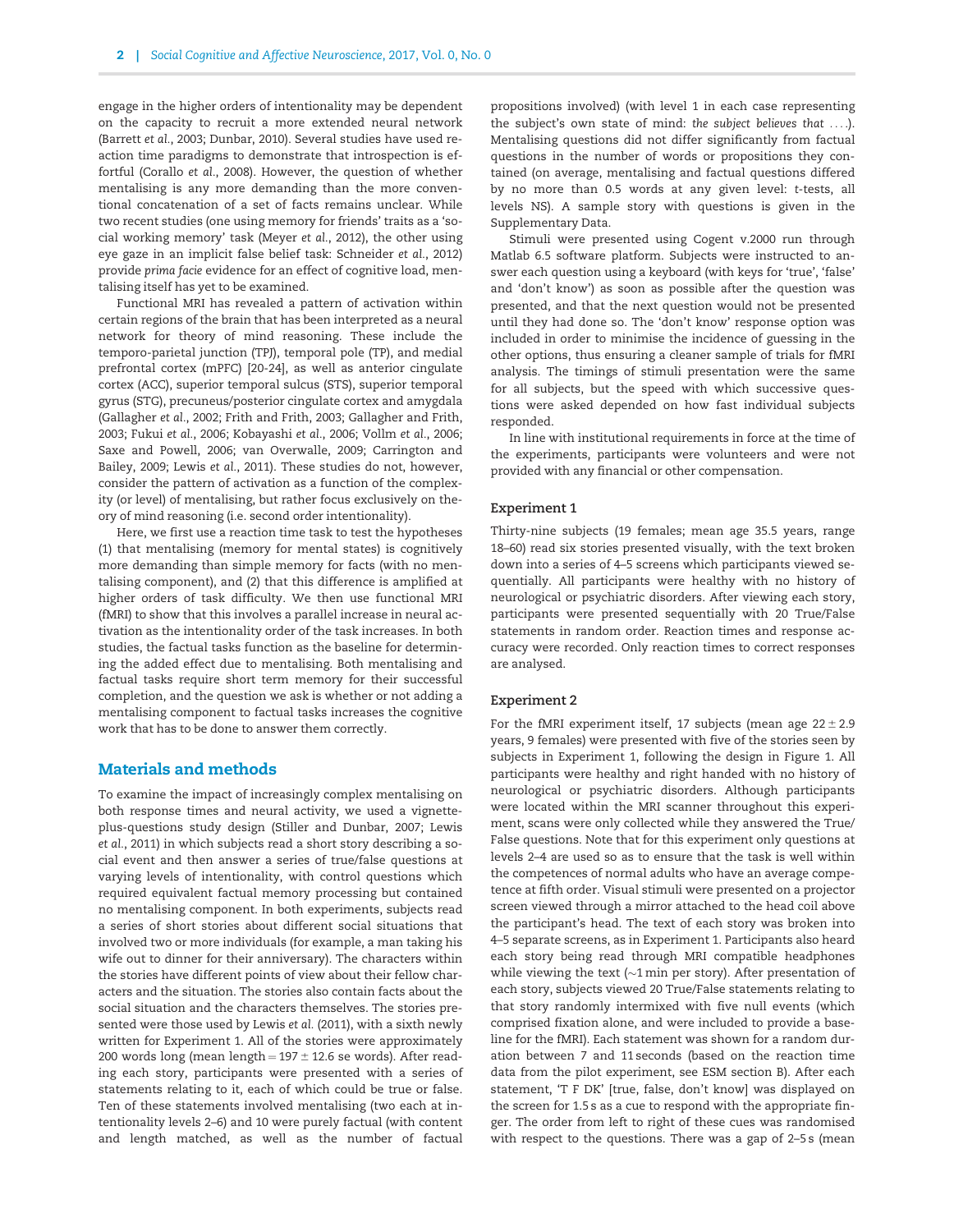#### <span id="page-2-0"></span>Subject performance

Performance was calculated as percentage of correct responses in the task (don't know answers being classed as incorrect) on questions at each order of intentionality or equivalent factual memory. Although both intentionality and factual memory performance differed significantly from a normal distribution in this sample (Kolmogorov-Smirnov test with Lillefors Significance Correction: intentionality,  $P = 0.01$ ; factual,  $P = 0.058$ ; N = 51 in both cases), we used ANOVA for statistical analysis (i) because ANOVA is robust to departures from normality and (ii) to maintain consistency with the other analyses.

## MRI scanning

T2-weighted echo planar images (EPI) with BOLD (blood-oxygen-level-dependent) contrast were acquired using a specialized sequence which minimized signal dropout in the medial temporal lobe [\(Deichmann](#page-7-0) et al., 2003). We used the following scanning parameters to achieve whole brain coverage: 50 oblique axial slices at a 20 degree tilt in the anterior-posterior axis, TR of 3 s, slice thickness of 2 mm (40% gap), TE of 30 ms, in plane resolution was  $3 \times 3$  mm. Data were collected in five separate sessions (runs). Each run lasted 303 s, giving 101 volumes. High resolution anatomical whole brain images were obtained using a T1-weighted 3D-gradient-echo pulse sequence, with the following parameters: (T1 190 $^{\circ}$ , TR 7.92 s, TE 2.48 ms, FOV 224  $\times$  256, matrix 256  $\times$  256  $\times$  256 pixels, flip angle 16°), acquired in sagittal plane.

#### fMRI analysis

Functional MRI images were analysed using the statistical parametric mapping (SPM2) software package (Wellcome Trust Centre for Neuroimaging London, UK, [http://www.fil.ion.ucl.ac.](http://www.fil.ion.ucl.ac.uk/spm) [uk/spm](http://www.fil.ion.ucl.ac.uk/spm)). After the first two volumes of each session were discarded to allow for T1 equilibration effects images were corrected for head motion by realigning with the first image of the first session and spatially normalised to an EPI template corresponding to the Montreal Neurological Institute (MNI) brain. Normalised images were smoothed using a Gaussian Kernel size with a full width at half-maximum (FWHM) of 8 mm.

To characterise functional responses, data were examined using a two-level random effects analysis. At the first level, the event-related design matrix contained all five of the experimental sessions (one for each story). The design matrix included

four primary regressors for each of these sessions: presentation time (mentalising), presentation time (factual), response time (mentalising) and response time (factual) with both the response time regressors having three parametric regressors each: button pressed, accuracy and level. The four primary regressors were measured in seconds, the parametric regressors each had three options: button pressed (2, 4, 8), accuracy (true, false, don't know) and order  $(2^{nd}, 3^{rd}, 4^{th})$ . Parameter estimates reflecting the height of the hemodynamic response function for each regressor were calculated at each voxel. Contrast images relating to specific combinations of correctly classified items were calculated. These included (i) mentalising, (ii) mentalising parametric modulation, (iii) factual and (iv) factual parametric modulation.

Next, the contrast images resulting from our first-level analysis were entered into two separate second level design matrixes in order to conduct two one-way ANOVAs. The first design matrix, containing the contrast images for mentalising and factual questions was used to conduct contrast 1 which examined the responses to the mentalising component of our task while controlling for memory (mentalising > factual). The second design matrix, containing contrast images from the parametric modulation of mentalising and factual, was used to conduct contrasts 2 which compared parametric modulation of mentalising and factual processing (parametric mentalising > parametric factual). For completeness, we also isolated areas associated with parametric modulation of mentalising (contrast 3) and factual memory (contrast 4) in isolation. In order to determine areas that were common to contrast 1 and contrast 2, both contrasts were plotted on the same brain in xjView and common areas (regions of overlap) were extracted. Statistical thresholding of the second-level activation maps associated with these contrasts was an uncorrected threshold of  $P < 0.001$  in combination with a minimal cluster extent of 38 voxels. This yields a whole-brain alpha of  $P < 0.05$ , determined using a Monte-Carlo Simulation with 1000 iterations, using a function implemented in Matlab. Thresholded data were rendered onto the MNI canonical brain for visualisation  $(P < 0.001$ ,  $k$  > 38). Areas which were parametrically modulated by mentalising but not factual and which also responded significantly more to the mentalising task than the factual task (mentalising > factual) were determined by plotting both results on the same brain.

## Data

The data for the reaction time experiments can be found in the ESM [S1 Experiments  $1+2$  Reaction time experiment data]. The neuroimaging data can be sourced at: 10.15127/1.269726

#### Ethics

The specific study designs were approved by the respective Ethics Committees at Manchester and Liverpool Universities.

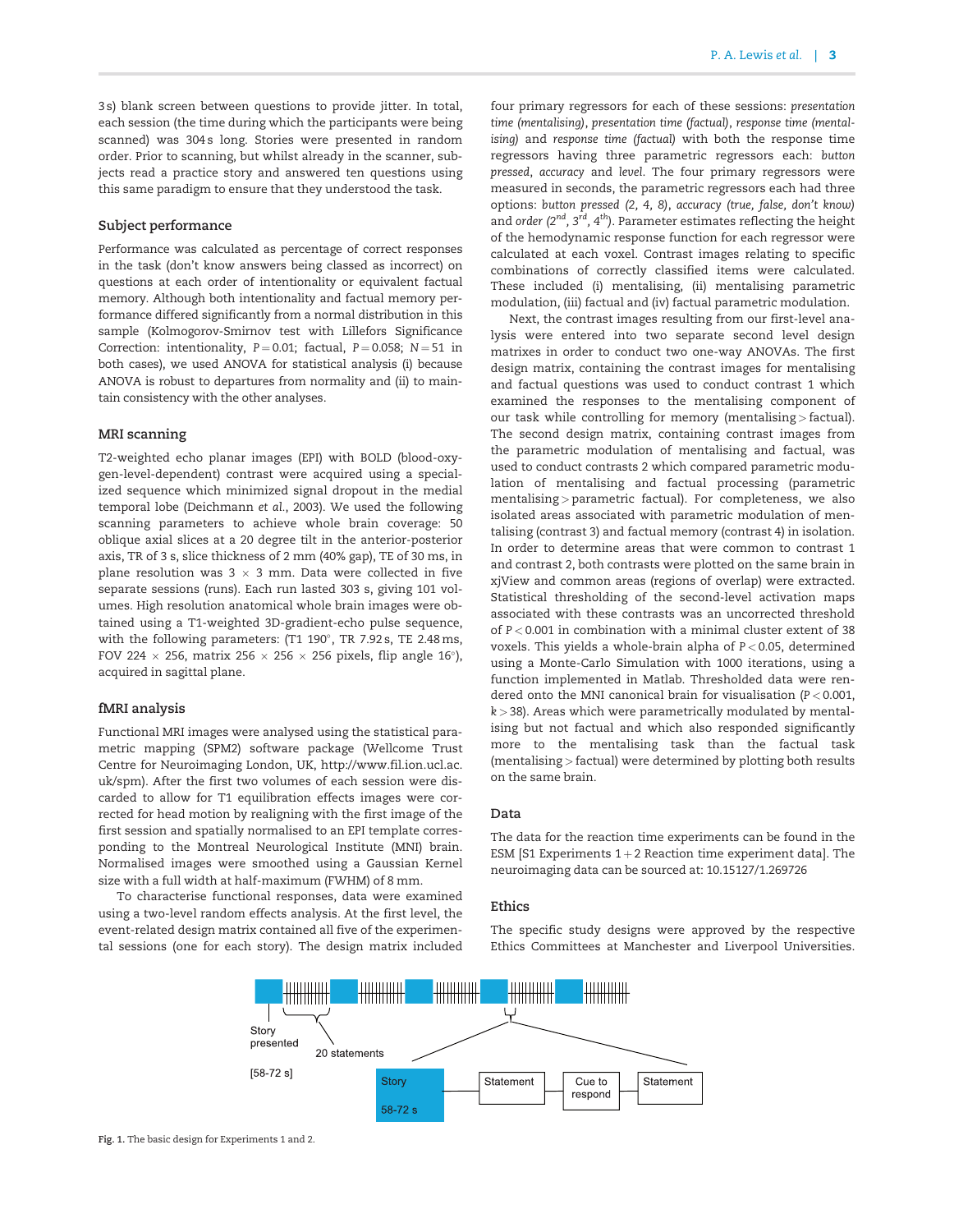<span id="page-3-0"></span>Subjects gave written informed consent on arriving at the imaging facilities.

# **Results**

We evaluate first the reaction time data from Experiments 1 and 2 to determine whether mentalising questions were more demanding (indexed as time taken to respond on correctly answered questions) than pure factual recall questions, and how this difference related to order of complexity. We then evaluate the functional results of the imaging experiment to determine whether there are any neurophysiological correlates.

#### Reaction time tasks

Experiment 1 was the reaction time experiment, intended, first, to determine whether mentalising tasks take longer (i.e. are harder) to process than the factual memory tasks and, second, to ascertain whether this difference was amplified at higher levels of intentionality. Mean accuracy across the five question levels (levels 2–6) was 82.5%  $\pm$  1.1 se for mentalising tasks and 76.8%  $\pm$  1.1 se for factual tasks. The two types of task did not differ in the accuracy of responses: controlling for individual differences between subjects with question type and level as fixed factors there was, as might be expected, a significant effect of level (ANOVA:  $F_{4,380} = 36.6$ ,  $P < 0.001$ ,  $\eta^2 = 0.215$ ) but not of question type (mentalising vs factual:  $F_{1,380} = 0.05$ , P = 0.816,  $\eta^2$  = 0.000), with a significant interaction ( $F_{4,380} = 18.64$ ,  $P < 0.001$ ,  $\eta^2$  = 0.164). In the case of reaction times for correctly answered questions only, by contrast, there was a significant difference between the mentalising and factual questions, and a significant effect due to level (Figure 2, mean $_{\text{mentaling}} = 6733 \pm 228.6$ se msecs vs mean $_{\text{factorial}} = 5002 \pm 143.7$  se msecs; ANOVA, question type,  $F_{1,379} = 103.8$ ,  $P < 0.001$ ,  $\eta^2 = 0.215$ ; level,  $F_{4,379} = 134.7$ , P < 0.001,  $\eta^2$  = 0.584), with a significant interaction (F<sub>4,379</sub> = 14.7,  $P < 0.001$ ,  $\eta^2 = 0.134$ ).



Fig. 2. Experiment 1: Mean reaction times of subjects when correctly answering questions at each level on mentalising (solid symbols) or factual (open symbols) recall ( $N = 39$  subjects). Error bars are  $\pm 1$  SEM.

Even though those who get many questions wrong have shorter reaction times on both types of question (probably because they are guessing), reaction times vary significantly across answer categories only for mentalising questions (ANOVA with number of correct questions as independent variable: factual questions:  $F_{8,186} = 1.38$ ,  $P = 0.210$ ; mentalising questions:  $F_{8,186} = 3.00$ , P = 0.003), while the variances do not differ significantly across categories in either case (Levene's test for homogeneity of variances: factual questions:  $F_{8,186} = 0.62$ , P = 0.759; mentalising questions:  $F_{8,186} = 1.18$ , P = 0.315) (Figure 3). More importantly, performance on mentalising questions was always slower than performance on factual questions even when matched for the frequency of correct responses, no matter how many questions participants got wrong.

RT data are also available from the fMRI study (Experiment 2) itself. Although the constraints of the imaging design make the results difficult to interpret, we nonetheless present them here for completeness. Mean accuracy across the three question levels in the fMRI experiment was 78.7%  $\pm$  2.2 se for mentalising tasks and 79.9%  $\pm$  1.0 se for factual tasks ( $F_{1,94} = 0.21$ , P = 0.650). The mean rate of 'don't know' responses was  $10.3 \pm 12.8$ %, (10.7  $\pm$  14.2% mentalising and 9.9  $\pm$  11.4% memory). A 3(level)  $\times$ 2 (task) ANOVA on performance accuracy revealed a significant effect of level ( $F_{2,90}$  = 9.4, P < 0.001) but not of question type (mentalising vs factual:  $F_{1,90} = 0.2$ ,  $P = 0.621$ ), with no interaction effect ( $F_{2,90} = 1.3$ ,  $P = 0.177$ ). Although we have reaction time data for this experiment, the experimental protocol was designed to remove effects due to difficulty (only mentalising levels 2–4 were tested, and participants prepared their response for 5–7 s while the statement was being presented prior to being cued for a response). Reaction times were slightly faster for factual questions (1588.5  $\pm$  37.5 se ms for mentalising vs  $1586.3 \pm 25.0$  se ms for factual questions). The fact that there were no main effects (level:  $F_{2,90} = 0.4$ ,  $P = 0.647$ ,  $\eta^2 = 0.005$ ; question type:  $F_{1,90} = 0.0$ , P = 0.988,  $\eta^2$  < 0.001) and no interaction  $(F_{2,90} = 0.3, P = 0.707)$  in these over-prepared reaction times isn't really meaningful. A fairer representation of conditions in this experiment is, perhaps, provided by the pilot experiment, since this was run with the same design but as a reaction time task in order to parameterise timings for the imaging design. Although the sample size was small ( $N = 8$  only), the results (see



Fig. 3. Mean ( $\pm$ SE) for reaction time (in ms) as a function of the proportion of questions correctly answered at any given mentalising or factual level, for mentalising (solid symbols) vs factual (unfilled symbols). Data from Experiment 1.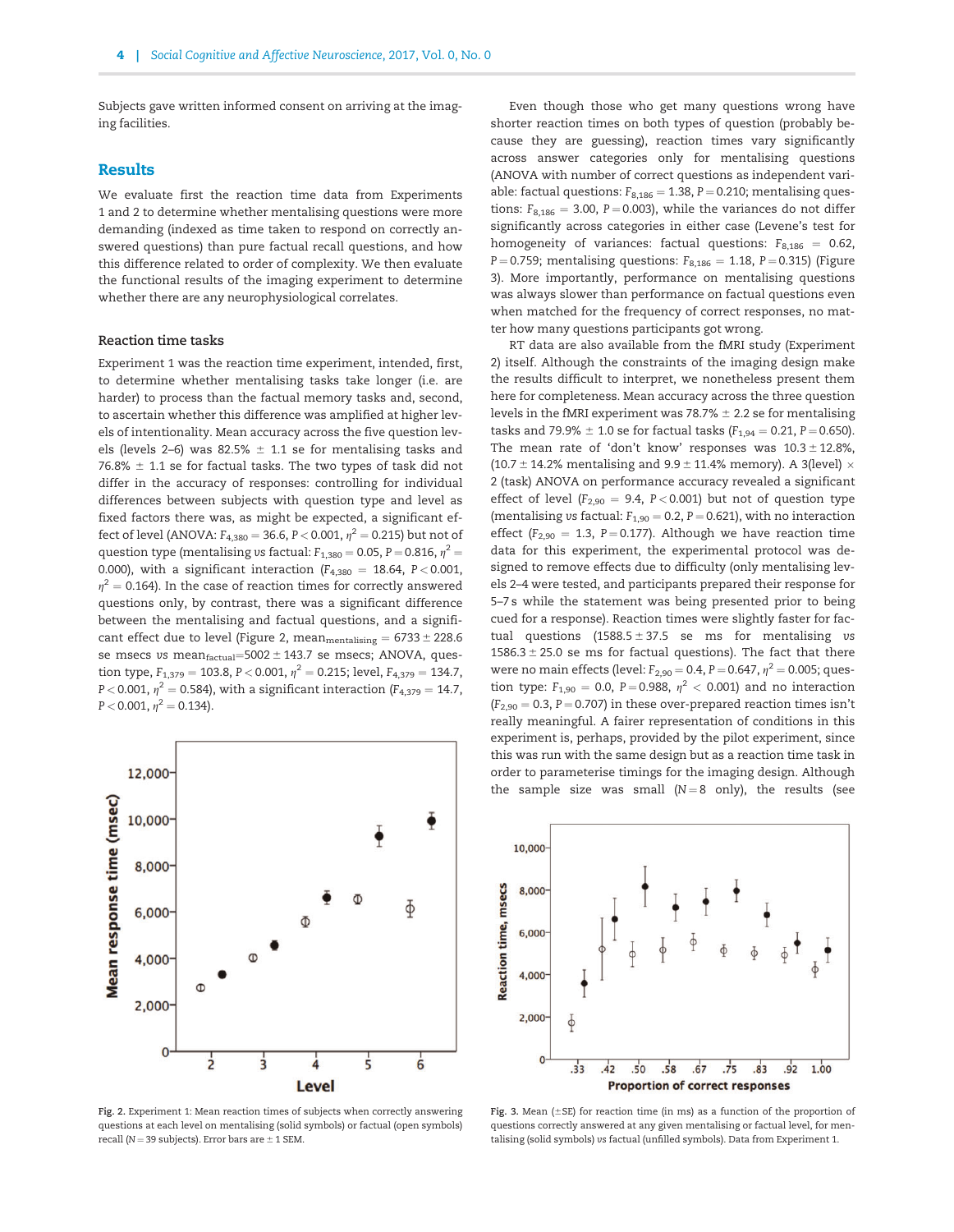<span id="page-4-0"></span>Supplementary Data and Figure S1) are consistent with those in [Figure 2.](#page-3-0)

Taking the three samples together yields a significantly consistent trend in the same direction (Fisher's meta-analysis:  $\chi^2$  = 25.3, df = 2 × 3 = 6, P = 0.0003), confirming a consistent underlying pattern.

## fMRI results

To explore the physiological implications, we carried out an fMRI experiment using the same paradigm as the behavioural experiment, except that, in order to ensure that the stimuli were well within the cognitive abilities of all participants, we included only intentionality levels 2–4 so as to be well within the natural range for adults. To determine which brain areas were involved in the mentalising task, we first pooled all intentionality levels and subtracted activations associated with the factual questions from those associated with the mentalising questions (contrast 1: mentalising all > factual all). This revealed robust responses in a number of regions which have been previously associated with theory of mind, including left TPJ and left dMPFC (Figure 4A). A full list of results at P < 0.05, whole brain corrected, is given in [Table 1.](#page-5-0)

To isolate regions which were more strongly activated for more difficult mentalising tasks, we examined the parametric regressors to identify those regions in which responses were significantly modulated by intentionality level. We isolated regions which were more strongly parametrically modulated for mentalising than for factual memory (contrast 4: parametric mentalising > parametric factual). This revealed strong responses in the left insula, left posterior STS, left temporal pole, and right cerebellar hemisphere (Figure 4B; [Table 1B](#page-5-0) for results at  $P < 0.05$ , whole brain corrected). Note that these effects are parametric functions of level, clearly demonstrating that more demanding intentionality tasks are correlated with proportionately stronger responses in these areas than is the case for memory for the facts of the story. There were no significant responses for the inverse contrast (parametric factual > parametric mentalising). For completeness, we also isolated areas that were parametrically modulated for factual memory (contrast 3) and those that were more strongly parametrically modulated for mentalising (contrast 4). Results are reported in [Table 1](#page-5-0).

In order to determine the extent to which these parametrically modulated responses overlapped with general responses to intentionality level (contrast 1), we plotted both sets of results on the same brain. This showed overlap in all four areas where parametrically modulated responses to intentionality had been identified, although overlap in insula involved just one voxel (Figure 4C; see [Table 1B](#page-5-0) for results at  $P < 0.05$ , whole brain corrected) (contrast 1).

## **Discussion**

Although mentalising questions did not differ from factual questions in terms of the subject's ability to arrive at the correct answer, in both of the reaction time experiments (Experiment 1 and the pilot for Experiment 2), the mentalising questions at any given level of complexity required more cognitive processing to



Fig. 4. Experiment 2: fMRI results showing (A) a broad pattern of response to the contrast intentionality >memory, (B) a more circumscribed response to the parametric modulation of difficulty levels in the intentionality vs factual memory tasks, and (C) the results from A (in yellow) and B (in red) plotted together. All responses shown are significant at  $P < 0.05$  whole-brain corrected, as specified in the methods section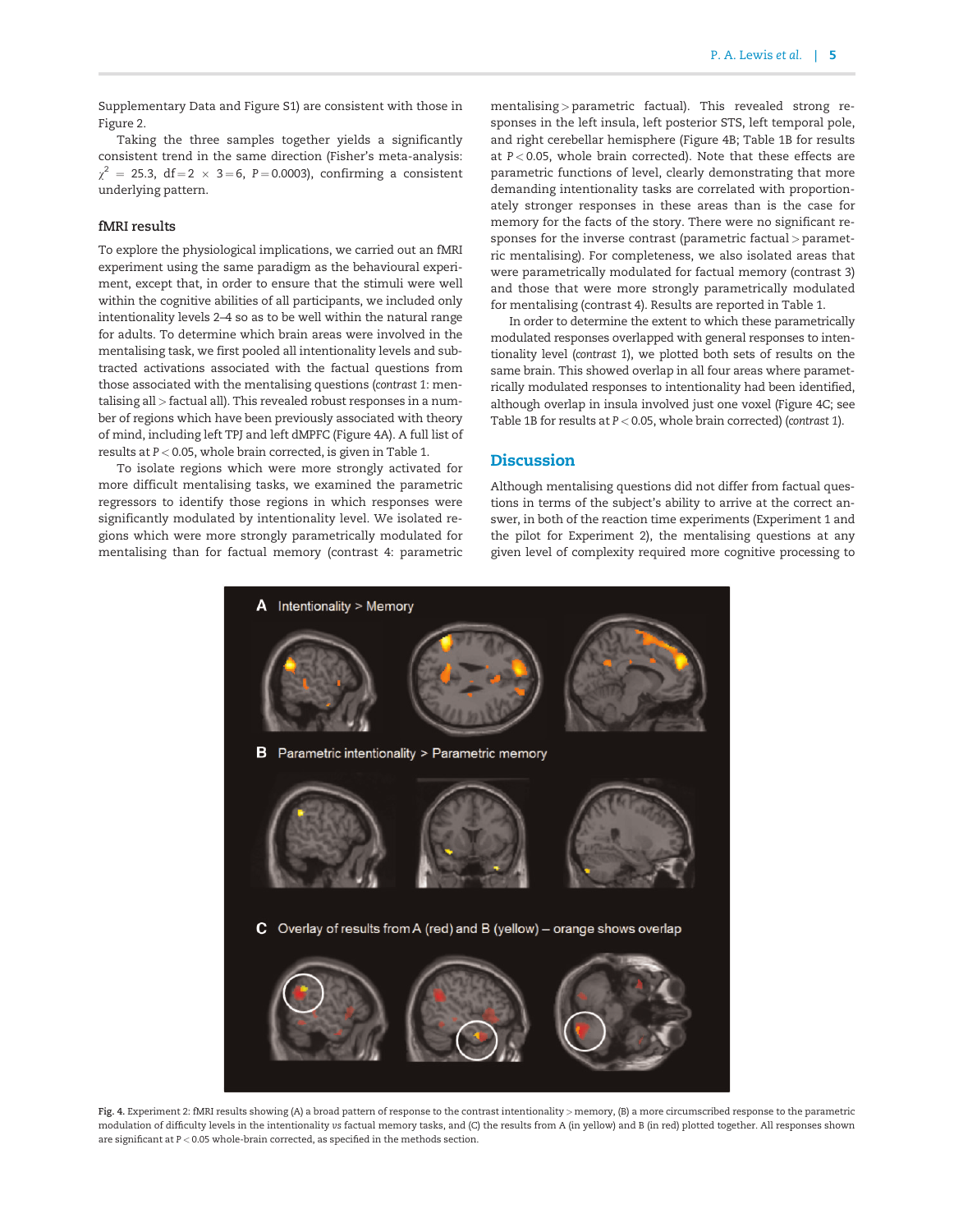| A) Mentalising > Factual memory (not parametric) |                                                       |                 |                                                   |
|--------------------------------------------------|-------------------------------------------------------|-----------------|---------------------------------------------------|
| k                                                | equivZ                                                | $x,y,z$ (mm)    |                                                   |
| 874                                              | 6.9                                                   | $28 - 84 - 42$  | Posterior cerebellum                              |
| 1352                                             | 7.6                                                   | $-52 - 5826$    | TPJ (superior temporal gyrus/supramarginal gyrus) |
| 2093                                             | 5.5                                                   | $-85034$        | Dorsomedial prefrontal cortex                     |
| 461                                              | 5.2                                                   | $468 - 30$      | TP (middle temporal gyrus)                        |
| 302                                              | 5.1                                                   | $-468 - 44$     | TP (middle temporal gyrus)                        |
| 221                                              | 4.6                                                   | $18 - 4276$     | Postcentral gyrus                                 |
| 606                                              | 4.4                                                   | $-360 - 10$     | Insula/inferior frontal gyrus                     |
| 120                                              | 4.4                                                   | $-22 - 74 - 42$ | Posterior cerebellum                              |
| 488                                              | 4.3                                                   | $44 - 4 - 10$   | Insula/inferior frontal gyrus                     |
| 391                                              | 4.2                                                   | $-16 - 5228$    | Precuneus                                         |
| 149                                              | 4.1                                                   | $2 - 1834$      | Middle cingulate gyrus                            |
| 96                                               | 3.9                                                   | $-3620 - 26$    | TP (superior temporal gyrus)                      |
| 46                                               | 3.8                                                   | $-1216-2$       | Caudate                                           |
| 83                                               | 3.7                                                   | 0 22 26         | Anterior cingulate                                |
| 120                                              | 3.6                                                   | $-48 - 32 - 8$  | Middle temporal gyrus                             |
| 41                                               | 3.6                                                   | 2088            | Putamen                                           |
|                                                  | B) Mentalising parametric > Factual memory parametric |                 |                                                   |
| 39                                               | 5.7                                                   | $-34$ 12 16     | Insula                                            |
| 43                                               | 4.1                                                   | $-46 - 2 - 30$  | temporal pole (middle temporal gyrus)             |
| 64                                               | 5.8                                                   | $-56 - 4834$    | Temporo-parietal junction (supramarginal gyrus)   |
| C) Common areas in A and B                       |                                                       |                 |                                                   |
|                                                  |                                                       |                 |                                                   |
| 38                                               |                                                       | $26 - 80 - 44$  | Posterior cerebellar lobe (declive and tuber)     |
| 32                                               |                                                       | $-50 - 4 - 32$  | Temporal pole (middle temporal gyrus)             |
| 39                                               |                                                       | $-52 - 5234$    | Temporo-parietal junction (supramarginal gyrus)   |
| 1                                                |                                                       | $-4010 - 12$    | Insula                                            |
| D) Mentalising parametric                        |                                                       |                 |                                                   |
| 1990                                             | 5.3                                                   | $-46 - 1620$    | Insula                                            |
| 166                                              | 4.4                                                   | $-32 - 32 - 4$  | Hippocampus                                       |
| 55                                               | 4.2                                                   | $66 - 108$      | Temporal pole (superior temporal gyrus)           |
| 139                                              | 4.2                                                   | $-6 - 2280$     | Postcentral gyrus/precentral gyrus                |
| 46                                               | 4                                                     | $-2638-6$       | Orbitofrontal cortex (middle frontal gyrus)       |
| 53                                               | 3.9                                                   | $50 - 3658$     | Postcentral gyrus                                 |
| 277                                              | 3.9                                                   | $24 - 66 - 26$  | Posterior cerebellum                              |
| C) Factual memory parametric                     |                                                       |                 |                                                   |
| 4003                                             | 5.4                                                   | $-22 - 800$     | Occipetal lobe                                    |
| 318                                              | 4.9                                                   | $-2236-8$       | Orbitofrontal cortex (middle frontal gyrus)       |
| 259                                              | 4.4                                                   | $40 - 3866$     | Postcentral gyrus                                 |
| 73                                               | 4.4                                                   | $12 - 66 - 50$  | Cerebellum                                        |
| 187                                              | 4.3                                                   | $52 - 66 - 10$  | Middle occipetal gyrus                            |
| 360                                              | 4.3                                                   | $66 - 1210$     | Supramarginal gyrus                               |
| 250                                              | 4.2                                                   | $46 - 66 - 28$  | Cerebellar hemisphere                             |
| 74                                               | 4.1                                                   | $-44 - 72 - 28$ | Cerebellar hemisphere                             |
| 73                                               | 3.9                                                   | 34 2 16         | Insula                                            |
| 52                                               | 3.7                                                   | $28 - 664$      | Middle occipetal gyrus                            |
| 63                                               | 3.5                                                   | $2 - 56 - 26$   | Cerebellar vermis                                 |
| 46                                               | 3.5                                                   | $18 - 68 - 26$  | Mid cerebellum o                                  |
| 44                                               | 3.5                                                   | $-34 - 64 - 24$ | Cerebellar hemisphere                             |
|                                                  |                                                       |                 |                                                   |

<span id="page-5-0"></span>Table 1. Summary of significant fMRI responses from Experiment 2 at P < 0.001, k > 38, which provides a whole brain corrected probability of  $P < 0.05$ 

achieve this. More importantly, there was a parametric effect of question level, with mentalising questions becoming progressively more taxing than factual memory questions as their order increased. This was not true of reaction times in the fMRI experiment (Experiment 2) itself, as participants were allowed to overprepare and it is questionable as to what these results actually tell us; nonetheless, overall across the three sets of experimental data, the results were in the same direction. Note that, in Experiment 1, reaction times for the factual recall task seemed to become asymptotic after level 4, but continued to rise for the mentalising tasks ([Figure 2](#page-3-0)). (We cannot tell if this also happened in the two datasets from Experiment 2 as only levels 2–4 were considered in this case.) This would seem to reinforce the claim that mentalising recall tasks become progressively more demanding than factual recall tasks that lacked a mentalising component: factual recall tasks do not necessarily continue to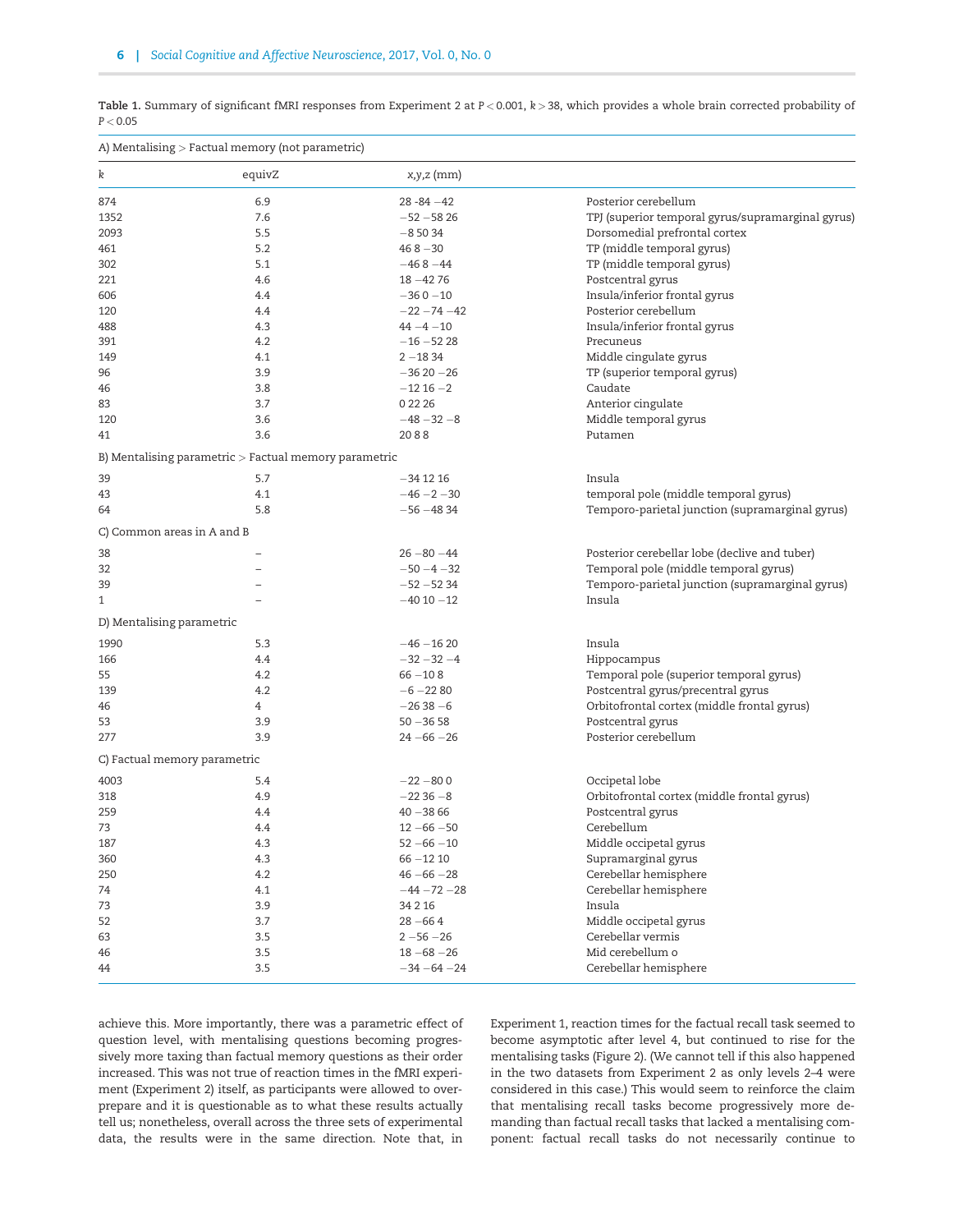increase in difficulty, but mentalising tasks do. These results were supported by the fMRI experiment, which suggested that, despite the reaction time results, mentalising tasks recruit more neural response than simple factual recall tasks, and do so disproportionately as intentionality level increases compared to non-mentalising tasks matched for factual complexity.

In addition, our results confirm (i) that mentalising tasks are cognitively more demanding than factual tasks and, more importantly, (ii) that there is a significant parametric effect in the brain regions involved as a function of the intentionality level at which subjects are required to work (higher order tasks require the recruitment of disproportionately more neural effort compared to equivalent non-mentalising tasks).

Although fMRI studies have consistently implicated a network of regions in the temporal lobe and prefrontal cortex in theory of mind reasoning [\(Carrington and Bailey 2009](#page-7-0); [van Overwalle, 2009\)](#page-8-0), the claim that mentalising itself is especially cognitively demanding has never actually been tested, despite the fact that it is a core assumption of both the social brain hypothesis [\(Byrne and](#page-7-0) [Whiten, 1988](#page-7-0); [Dunbar, 1998\)](#page-7-0) and the social (or communicative) complexity hypothesis [\(Freeberg](#page-7-0) et al., 2012). The social brain hypothesis argues that the kinds of social decisions necessitated by the more complex social arrangements found in species like anthropoid primates are more cognitively demanding, and that this is reflected in the need for larger brains ([Byrne and Whiten, 1988\)](#page-7-0), and hence a correlation between frontal lobe volume, in particular, and social group size in primates [\(Dunbar and Shultz, 2007\)](#page-7-0).

Although the precise relationship between cognitive processing demand and brain volume (or neural density) remains undetermined, an agent based model has suggested that, as implied by the social complexity hypothesis, the more complex social decisions required to support larger social groups are 'cognitively' more demanding (as indexed by CPU processing time) ([D](#page-7-0)á[vid-Barrett and Dunbar, 2013\)](#page-7-0). In this respect, the results reported in this paper suggest one way in which the social brain hypothesis might have been instantiated: the greater cognitive processing required for more complex decision making is achieved by increasing the amount of neural tissue available for this. Our results do not, of course, provide direct evidence for this, but they are at least consistent with such a conclusion. As an hypothesis, we might suggest that the additional cognitive demand arises from the need to model other individuals' mental states in a virtual world rather than simply relying on direct physical cues (or simple association learning).

Most of the regions identified as disproportionately implicated in mentalising by our imaging study are those already known to be part of the 'theory of mind network'. Our results indicate that this is a quantitative effect rather than just a qualitative one: activity in these regions increases disproportionately with mentalising level. In addition, however, our analyses also suggest that other brain regions not normally associated with mentalising may also play a role. The cerebellum was one such identified by the contrast analysis ([Figure 4B](#page-4-0)). Although not typically thought of as critical for social cognition, the cerebellum has been linked to both autism ([Baron-Cohen](#page-7-0) et al., 1999; [Ito,](#page-7-0) [2008\)](#page-7-0) and basic theory of mind processing ([Brothers and Ring,](#page-7-0) [1992\)](#page-7-0). The cerebellar role in cognitive tasks of this type is not well understood, but the cerebellum is widely thought to play a role in managing integration across different cognitive processes ([Kolb and Wishaw, 1996](#page-7-0); [Ramnani, 2006;](#page-8-0) [Ito, 2008](#page-7-0); [Wiestler](#page-8-0) et al., 2011; [Koziol](#page-7-0) et al., 2012). This being so, it might prove to be especially important when managing several different mind states simultaneously, especially when it is necessary to keep these differentiated as in mentalising tasks of the kind considered here. Keeping track of one other mindstate (in addition to one's own) may not be so challenging, but managing three others may be and so may demand cerebellar input.

It is important to note that our baseline measure is the number of factual propositions in each vignette, not the embeddedness of these factual elements. Embeddedness is, by definition, a property of mentalising, and the present design does not dissociate these two components. For present purposes, however, we are less concerned with the difference between mentalising and embeddedness than with the difference between mentalising (in effect, the number of mentalised facts in a story, embedded or otherwise across individual minds) and simple factual memory (the number of non-mentalised facts in the same story). Indeed, grammatical embeddedness may be one way in which high order mentalising is scaffolded. Nonetheless, other experiments have suggested that mentalising may be more limiting of individuals' abilities to process complex sentences than grammatical embeddeness per se ([Oesch and Dunbar, 2017\)](#page-7-0).

An alternative possible source of confound is that mentalising and factual questions might differ in the ease with which a participant can identify the proposition that makes a sentence false. In all our questions, each false statement had only one false element (clause), and all the rest were true. It could therefore be that a false mentalising question requires one to read right to the end of the sentence in order to know that it was false, whereas a false factual question can be identified as soon as one encounters the false proposition. If this were true, then the variance on factual questions should be greater than that on mentalising questions because the false statement could be in any position from first to last clause in the question, whereas mentalising questions would require one to read to the end. Since the variances are in fact very small and do not differ between the two kinds of questions [\(Figure 2](#page-3-0); Supplementary Figure S1), this cannot explain our results. An alternative possibility might be that false mentalising questions can be identified as soon as one comes across the false proposition, whereas one would have to read the whole of a factual question to be sure that no facts were incorrect. However, if this was true, then we would expect exactly the opposite results to those we obtained (i.e. mentalising questions would be processed faster).

There are, perhaps, several reasons why these potential sources of confound are unlikely to explain the results. One is that the error variance does not vary systematically with question level, or between question types ([Figure 2](#page-3-0)). Secondly, half the questions were true questions and half false, but the position effect can only apply to false questions; subjects would have to read to the end for all true questions of both types to make sure that the false proposition was not in the last clause. Hence, the bias would have to massively increase the variance in response time on false questions in order to compensate for the lack of effect on the true questions. Finally, and perhaps, more importantly, a plot of reaction time as a function of performance does not suggest that questions become differentially faster to process the more accurately they are answered [\(Figure](#page-3-0) [3](#page-3-0)). This suggests that the differences we observe are most likely due to the added cognitive demands of mentalising.

The functional imaging results demonstrate that, as subjects need to simultaneously judge more mental states and the relationships between the individuals involved, they draw on progressively greater neural resources, sometimes involving a larger number of brain regions, especially in those brain regions within the frontal and temporal lobes that are known to be associated with theory of mind. This need to recruit additional neural power might help to explain why neocortex (and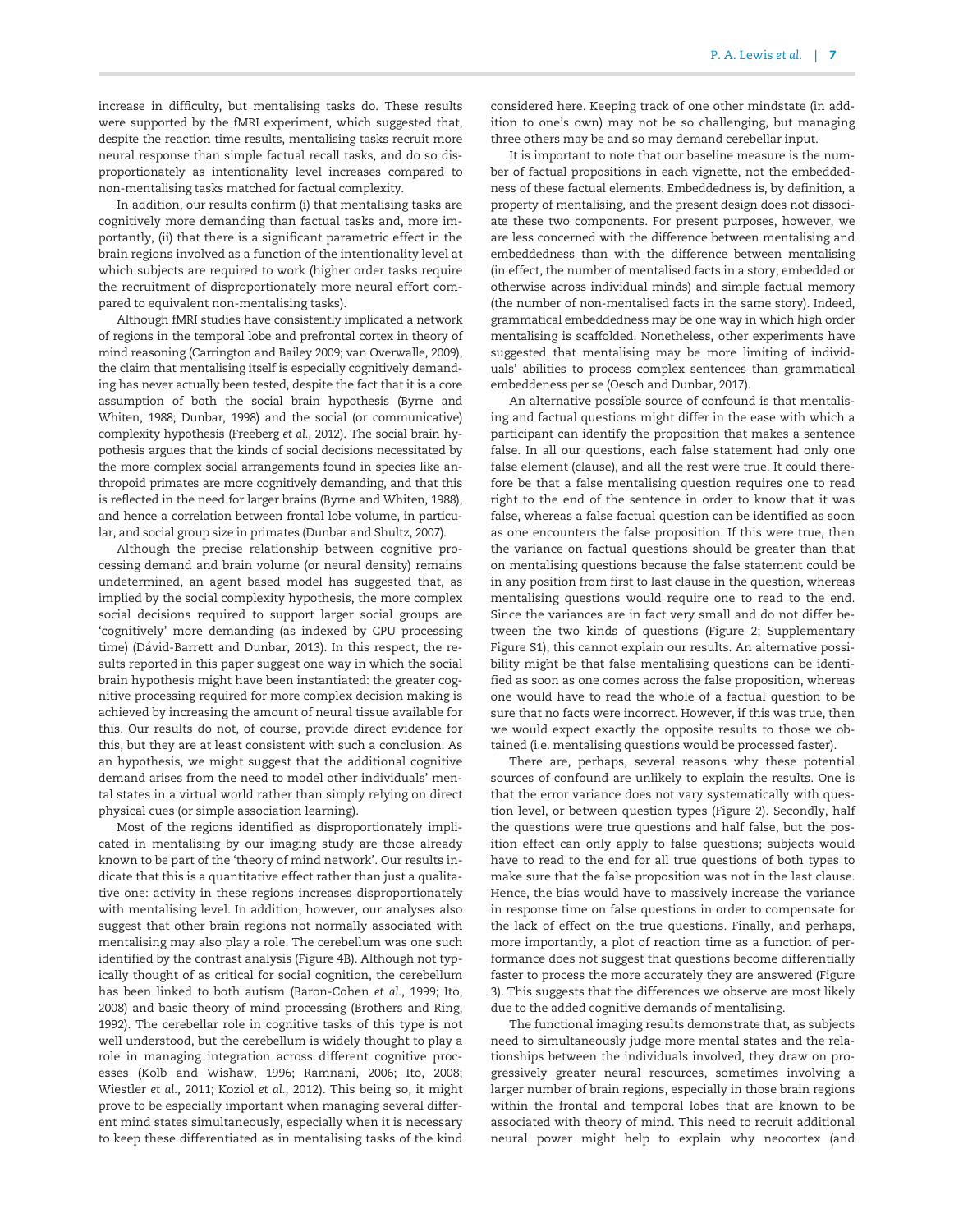<span id="page-7-0"></span>particularly frontal lobe) volume correlates both with social group size across primates (Dunbar, 1998; Dunbar and Shultz, 2007) and with personal social network size in humans (Lewis et al., 2011; Kanai et al., 2012; [Powell](#page-8-0) et al., 2012, [2014](#page-8-0)) and macaques (Sallet et al.[, 2011](#page-8-0)). However, the question of whether cognitive demand is reflected in neural volume remains to be determined.

In summary, these findings suggest that social cognitive processing (mentalising) is unusually computationally demanding, thereby confirming of a central assumption of the social brain hypothesis. This may have particular relevance to the kinds of cognition that are peculiar to anthropoid primates (Passingham and Wise 2011) and which may, in quantitative terms at least, be especially unique for humans.

## Acknowledgements

This study was made possible by a University of Liverpool VIP award. We thank Rachel Browne for help in pilot data collection, Steve Platek for design advice and Chris Frith for comments on an earlier version of the manuscript. RD's research is supported by a European Research Council Advanced Investigator grant.

# Supplementary data

Supplementary data are available at SCAN online.

Conflict of interest. None declared.

## **References**

- Baillargeon, R., Scott, R.M., He, Z. (2010). False-belief understanding in infants. Trends in Cognitive Sciences, 14, 110–8.
- Byrne, R.W., Whiten, A. (1988) The Machiavellian Intelligence Hypothesis. Oxford: Oxford University Press.
- Baron-Cohen, S., Ring, H.A., Wheelwright, S., et al. (1999). Social intelligence in the normal and autistic brain: an fMRI study. European Journal of Neuroscience, 11, 1891–8.
- Barrett, L., Henzi, S.P., Dunbar, R.I.M. (2003). Primate cognition: from 'what now?' to 'what if?'. Trends in Cognitive Sciences, 7, 494–7.
- Brothers, L., Ring, B. (1992). A neuroethological framework for the representation of minds. Journal of Cognitive Neuroscience, 4, 107–18.
- Carrington, S.J., Bailey, A.J. (2009). Are there Theory of Mind regions in the brain? A review of the neuroimaging literature. Human Brain Mapping, 30, 2313–35.
- Corallo, G., Sackur, J., Dehaene, S., Sigman, M. (2008). Limits on introspection: distorted subjective time during the dual-task bottleneck. Psychological Science, 19, 1110–7.
- Dávid-Barrett, T., Dunbar, R.I.M. (2013). Processing power limits social group size: computational evidence for the cognitive costs of sociality. Proceedings of the Royal Society of London, 20131151.
- Deichmann, R., Gottfried, J.A., Hutton, C., Turner, R. (2003). Optimized EPI for fMRI studies of the orbitofrontal cortex. NeuroImage, 19, 430–41.
- Dennett, D. (1983). Intentional systems in cognitive ethology: the "Panglossian paradigm" defended. Behavioral and Brain Sciences, 6, 343–90.
- Dunbar, R.I.M. (1998). The social brain hypothesis. Evolutionary Anthropology, 6, 178–90.
- Dunbar, R.I.M. (2010) Evolutionary basis of the social brain. In: Decety, J., Cacioppo, J., editors. Oxford Handbook of Social Neuroscience. Oxford: Oxford University Press, pp. 28–38.
- Dunbar, R.I.M., Shultz, S. (2007). Understanding primate brain evolution. Philosophical Transactions of the Royal Society of London, 362B, 649–58.
- Freeberg, T., Dunbar, R.I.M., Ord, T. (2012). Social complexity as a proximate and ultimate factor in communicative complexity. Philosophical Transactions of the Royal Society of London, 367B, 1785–801.
- Frith, U., Frith, C.D. (2003). Development of a neurophysiology of mentalising. Philosophical Transactions of the Royal Society of London, 358B, 459–73.
- Fukui, H., Murai, T., Shinozaki, J., et al. (2006). The neural basis of social tactics: an fMRI study. NeuroImage, 32, 913–20.
- Gallagher, H.L., Frith, C.D. (2003). Functional imaging of 'theory of mind'. Trends in Cognitive Sciences, 7, 77–83.
- Gallagher, H.L., Jack, A.I., Roepstorff, A., Frith, C.D. (2002). Imaging the intentional stance in a competitive game. NeuroImage, 16, 814–21.
- Henzi, P., de Sousa Pereira, L., Hawker-Bond, D., Stiller, J., Dunbar, R.I.M., Barrett, L. (2007). Look who's talking: developmental trends in the size of conversational cliques. Evolution and Human Behavior, 28, 66–74.
- Ito, M. (2008). Control of mental activities by internal models in the cerebellum. Nature Reviews Neuroscience, 9, 304–13.
- Kanai, R., Bahrami, B., Roylance, R., Rees, G. (2012). Online social network size is reflected in human brain structure. Proceedings of the Royal Society of London, 279B, 1327–34.
- Kinderman, P., Dunbar, R.I.M., Bentall, R.P. (1998). Theory-ofmind deficits and causal attributions. British Journal of Psychology, 89, 191–204.
- Kobayashi, C., Glover, G.H., Temple, E. (2006). Cultural and linguistic influence on the neural basis of 'Theory of Mind': an fMRI study with Japanese bilinguals. Brain and Language, 98, 210–20.
- Kolb, B., Wishaw, I.Q. (1996) Fundamentals of Human Neuropsychology. San Francisco: W.H. Freeman.
- Kovács, ÁM., Téglás, E., Endress, A.D. (2010). The social sense: susceptibility to others' beliefs in human infants and adults. Science, 330, 1830–4.
- Koziol, L.F., Budding, D.E., Chidekel, D. (2012). From movement to thought: executive function, embodied cognition, and the cerebellum. Cerebellum, 22, 505–25.
- Lewis, P., Rezaie, R., Browne, R., Roberts, N., Dunbar, R.I.M. (2011). Ventromedial prefrontal volume predicts understanding of others and social network size. NeuroImage, 57, 1624–9.
- Lin, S., Keysar, B., Epley, N. (2010). Reflexively mindblind: using theory of mind to interpret behavior requires effortful attention. Journal of Experimental Social Psychology, 46, 551–6.
- Meyer, M.L., Spunt, R.P., Berkman, E.T., Taylor, S.E., Lieberman, M.D. (2012). Evidence for social working memory from a parametric functional MRI study. PNAS, 109, 1883–8.
- Oesch, N., Dunbar, R.I.M. (2017). The emergence of recursion in human language: mentalising predicts recursive syntax task performance. Journal of Neurolinguistics, doi: http://dx.doi.org/ 10.1016/j.jneuroling.2016.09.008.
- Perner, J. (1991) Understanding the Representational Mind. Cambridge (MA): MIT Press.
- Powell, J., Lewis, P., Dunbar, R.I.M., García-Fiñana, M., Roberts, N. (2010). Orbital prefrontal cortex volume correlates with social cognitive competence. Neuropsychologia, 48, 3554–62.
- Passingham, R.E., Wise, S.P. (2011) The Neurobiology of the Prefrontal Cortex. Oxford: Oxford University Press.